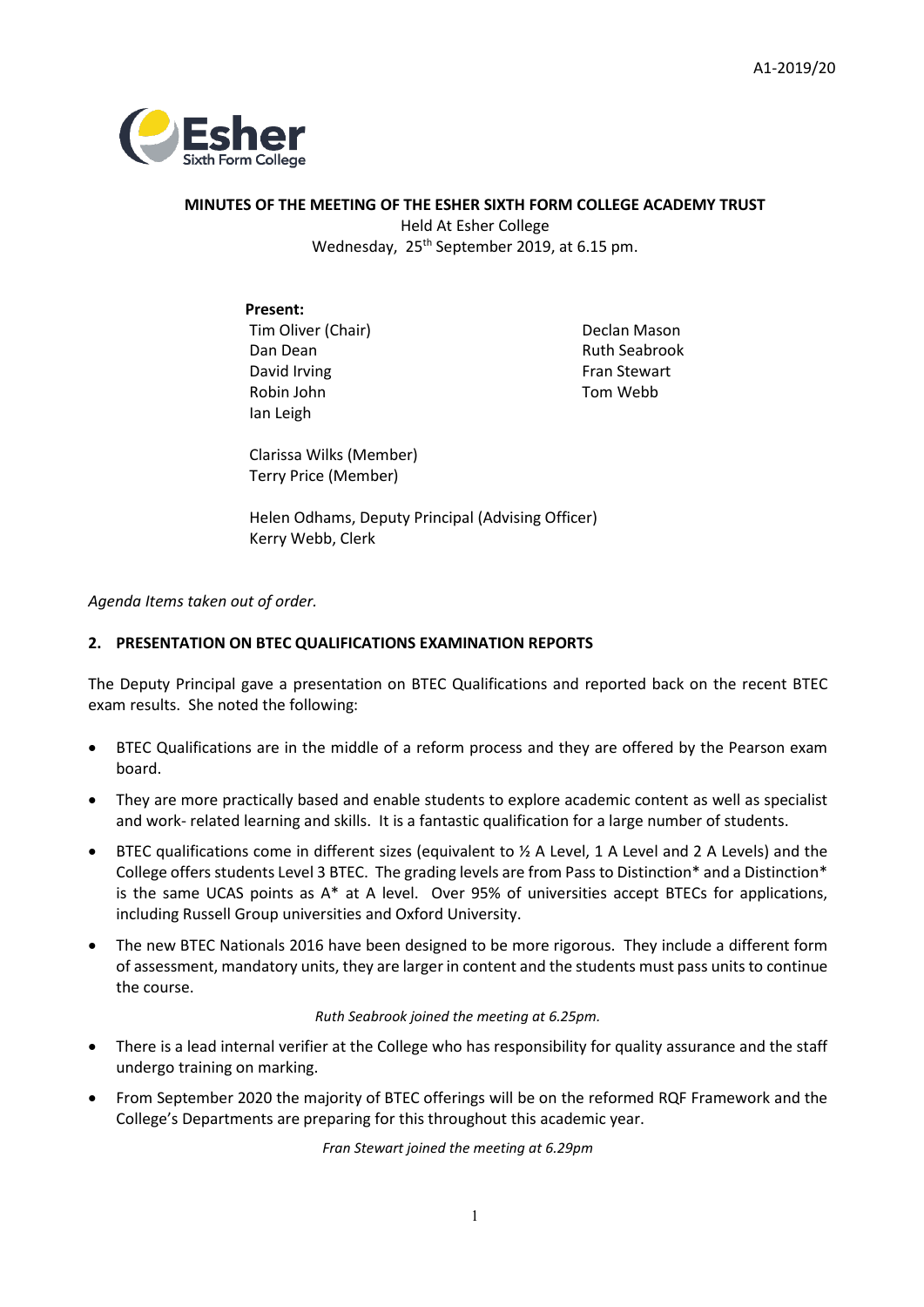Q. Do you think the numbers of students enrolling will be affected by the introduction of the new BTECs? We do not anticipate that there will be any changes to student enrolment. The new BTEC courses are an excellent provision and provide a good route for students to achieve significant UCAS points for university entry.

Q. How are T Levels assessed? This includes a 90-day work placement and coursework (depending on the student's course).

Q. Are the BTEC Nationals 2010 and BTEC Nationals 2016 comparable? In some ways there is a definite comparison, the types of units that the students' study is similar, but the way the course is constructed has changed, particularly with the introduction of mandatory units.

# **1. PRESENTATION ON EXAMINATION RESULTS**

The Deputy Principal reported that the College was very proud of this year's results. Referring to the report previously circulated with the meeting papers, she informed that there had been slight changes to the results included which is due to ongoing review of marks. She noted the following:

- This has been the first year that every exam sat was the new linear style A Level. It was therefore the first year that all students sat internal progression exams rather than AS Levels at 6.1. It was also the first cohort of students who were awarded the new number grading for all GCSEs.
- The A Level reforms have been very rigorous and nationally there has been a dip in grades awarded. The College has achieved an excellent result in this context. The College is proud of the inclusive entry and the excellent results achieved in mixed ability teaching.
- The LV3A value, which is a "value-added" measure will not be released until November and will include data for those students who completed A-Levels at the end of two years. For BTEC students it will include students who sat exams at 6.1 and 6.2.
- The College is reviewing the breakdown of results and will work with the Divisional Director and Heads of Department to support them making improvements where appropriate. The Deputy Principal confirmed that Trustees will be kept updated on progress through reports to the Quality and Standards Committee.
- National data for GCSE resits compares all students 16-18 years who have taken a resit and the College has achieved significantly higher results that the national average for GCSE English and Maths resits. The Principal commended the hard work and dedication of this department who have helped achieve results which will be life-changing for these students, improving their future opportunities.

The Chair of Trustees extended his congratulations to all staff on achieving tremendous results in the context of a national dip in results.

Q. How do results achieved compare with those predicted for university? UCAS predicted grades are not used as a performance measure as they are aspirational in nature. The College works with students to guide them in their university choices.

Q. What proportion of students achieve their  $1^{st}$  or  $2^{nd}$  choice of university? This is not easy to track as the data is not readily available, and when it is available it is lagged, so requires significant reconciliation of data. Some students are also given unconditional offers. However, the data that the College does have support that the students make great progression at university, with benchmark data showing that Esher Sixth Form College students go on to achieve a significantly higher proportion of first and upper seconds than students from sixth form schools.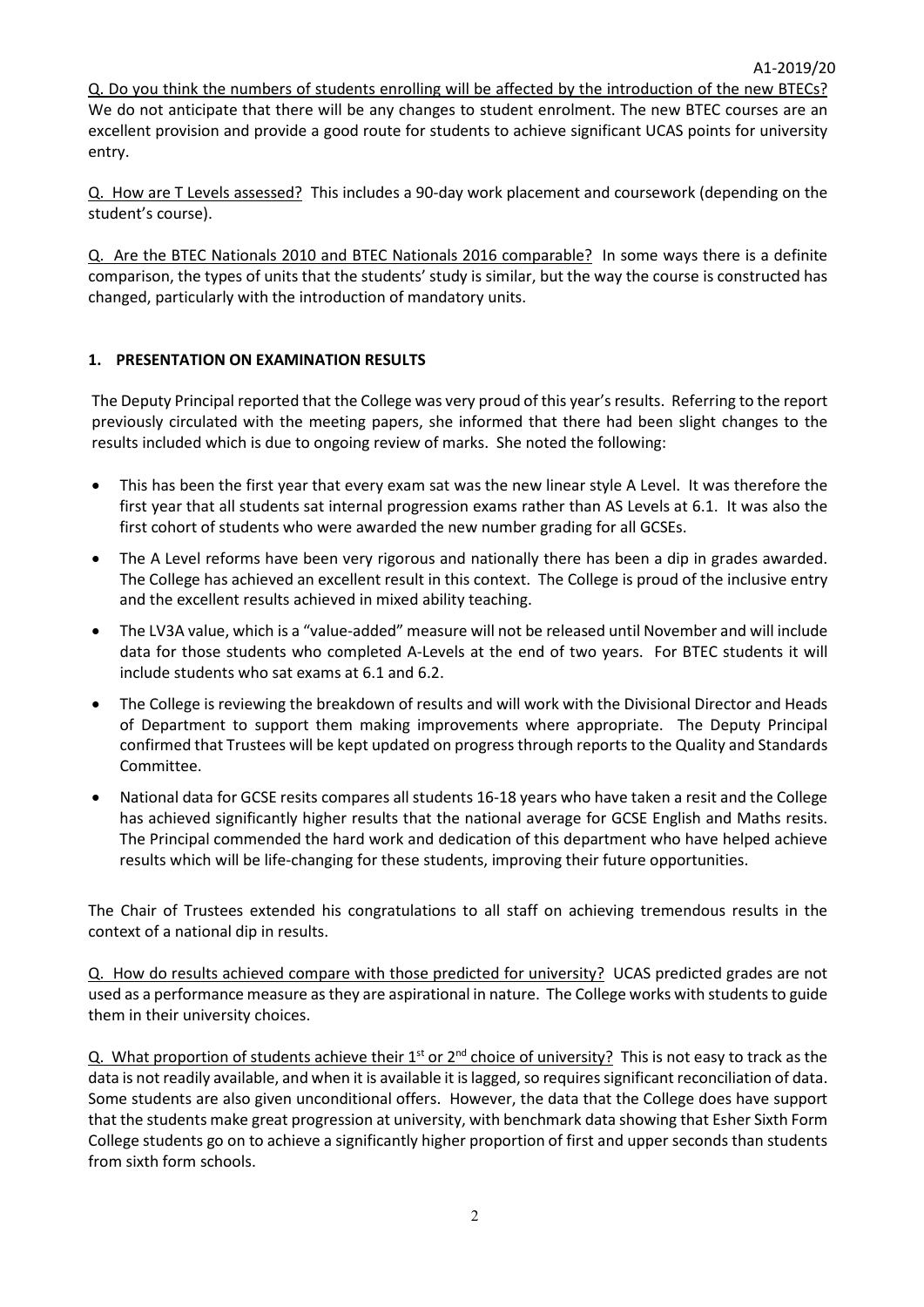Q. How many students went through clearing? Clearing now includes both 'trading up' as well as finding places if the grades required in the university offer are not achieved. Again, the data on final student destinations is lagged and is difficult to reconcile with student's original university choices. The Trustees congratulated the College on another great year of great results.

A1-2019/20

# **3. REGISTERS OF INTERESTS**

There was nothing to declare.

# **4. APOLOGIES FOR ABSENCE**

Apologies were received from Paul Collyer, Harry Hayley, Florence Kilby, Katie Pattison and Karin Rowsell. David Lavarack, a Member of the Academy Trust also sent his apologies.

# **5. CONSTITUTION**

The following matters received the Academy Trust's consideration:

- **Appointment of Chair** The Trustees unanimously approved the appointment of Chair (Tim Oliver) of the Academy Trust for a second term of two-year appointment.
- **Confirmation of Vice-Chair –** The Trustees unanimously agreed that Robin John would continue as Vicechair of the Academy Trust for the second year of his two-year appointment.
- **Committee Chairs –** The Trustees unanimously approved the appointment of the following committee chairs for a two-year appointment:
	- Audit Paul Collyer
	- Finance & Estates Robin John (until retirement as Trustee)
	- Strategy & Policy David Irving (until retirement as Trustee)
- **Confirmation of Committee Membership –** this was included for information. The Chair of the Academy Trust welcomed Declan Mason and Tom Webb as newly appointed staff Trustees.
- **The role of Members –** It was agreed that interaction and good communication between Trustees and Members would be key to maintaining and building this relationship. Members wished it to be recorded that they would be happy to be available to be consulted as required. It was agreed that any significant matters should be brought to Members attention. It was agreed that a date for the AGM would need to be agreed and the summer term might be an appropriate time for this. It was also confirmed that access to the Governors' Portal has been arranged for the Members.

**ACTION: Clerk** to schedule the annual AGM for Members in due course.

# **6. MINUTES OF THE CORPORATION MEETING HELD ON WEDNESDAY 10th JULY 2019**

• Item 12: Any Other Business

A Trustee required further background information on the proceedings of this meeting. A full account of the meeting together with background information preceding the meeting was given. Fran Stewart wished for her discomfort at the process to be recorded and requested that the minutes be reviewed and adapted to ensure they are factually accurate and reflect and record who was present at what times. Clarissa Wilks (Member) wished her support for the care and attention and the scrupulous way in which legal advice had been sought in this process to be recorded.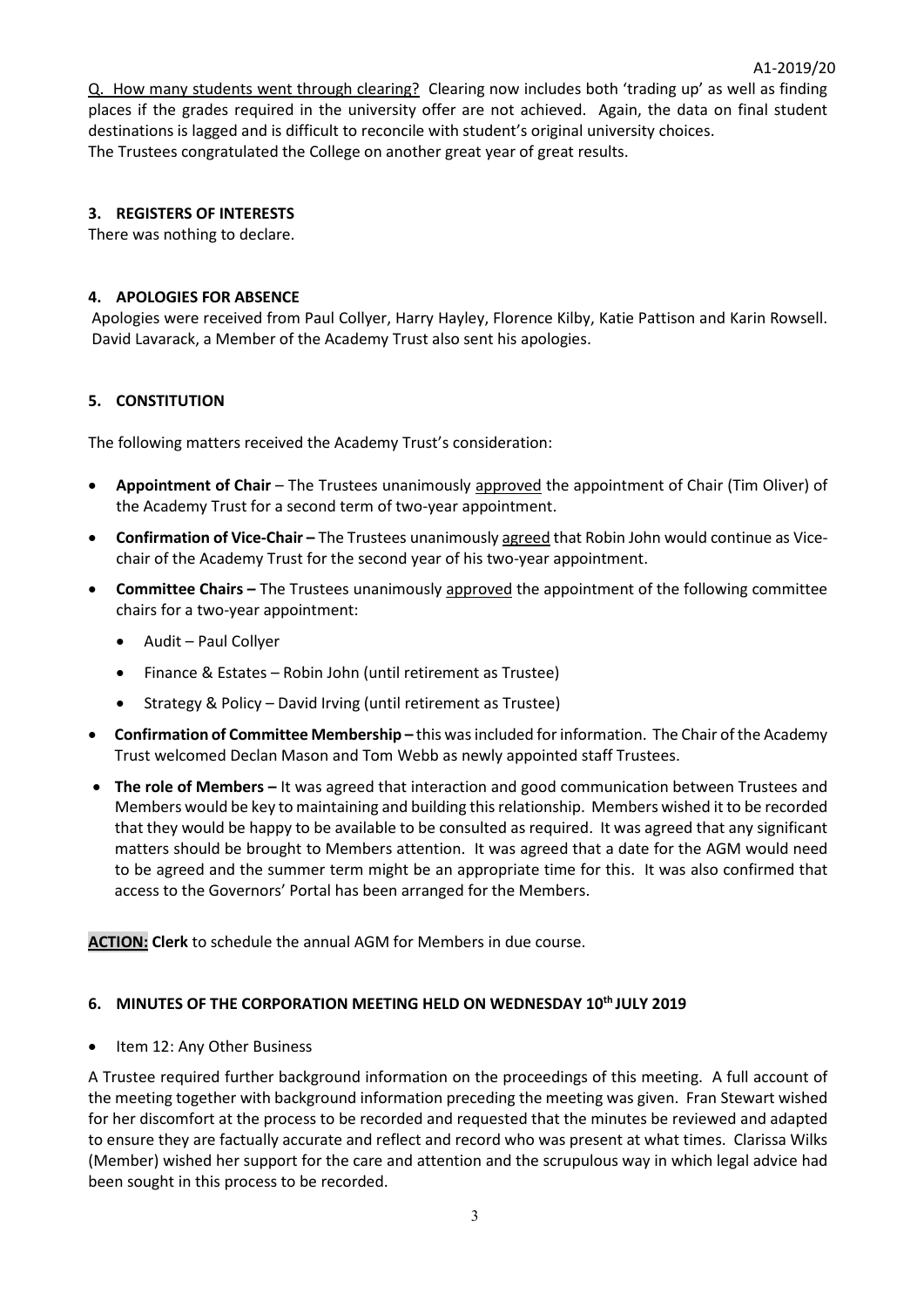It was agreed that the minutes would be reviewed and amended to ensure factual accuracy.

• Item 9: Link Governors Reports

Third paragraph delete "two members of staff" and replace with "six members of staff, representing a cross section of all staff".

• Item 11: Resolution to Dissolve the Corporation

It was agreed that the following minor amendments be made:

- 2.1.3 remove square brackets to read "was being agreed"
- 2.1.6 remove square brackets to read "asked for"
- 3.1.2. insert title number SY658985
- 3.1.3 remove square brackets
- 4.2 (b) remove the word "College"

**ACTION: Clerk** to review and amend as appropriate Items 12, 9 and 11 of the minutes of the Corporation meeting held of Wednesday  $10<sup>th</sup>$  July 2019.

Subjects to the above amendments the minutes were approved.

### **7. MINUTES OF THE ACADEMY TRUST MEETING HELD ON WEDNESDAY 10th JULY 2019**

It was noted that the following minor amendments be made:

- 11.1.7.6 delete the word "thousand"
- 12.1.2 replace "April" with "September"
- 11.1.4 change from "legal due diligence" to "legal and financial due diligence."

Subject to the above amendments the minutes were approved and signed.

#### **8. MATTERS ARISING**

**C4-001:** Action completed **C4-002:** Action completed **C4-003:** Action completed **C4-004:** Action in progress – process to be further discussed and agreed at the Strategy and Policy Committee. **C4-005**: Action completed **C4-006:** Action completed

#### **9. PRINCIPAL'S REPORT (Verbal)**

The Principal noted the following:

- **Academy Conversion** Esher College has successfully converted to Esher Sixth Form College Academy Trust with effect from  $1^{st}$  September. The process had gone smoothly, however there was still some rebranding to be completed. The Director of Finance and Estates is currently working on two sets of year ends. It was noted that all Terms of Reference of Committees and Policies of the Corporation were carried forward into the Academy Trust.
- **Funding Rate** this has finally been increased. The Government announced an additional £400 million funding for 16-18 education, including an increase in the funding rate. Notably, this increase is not ring-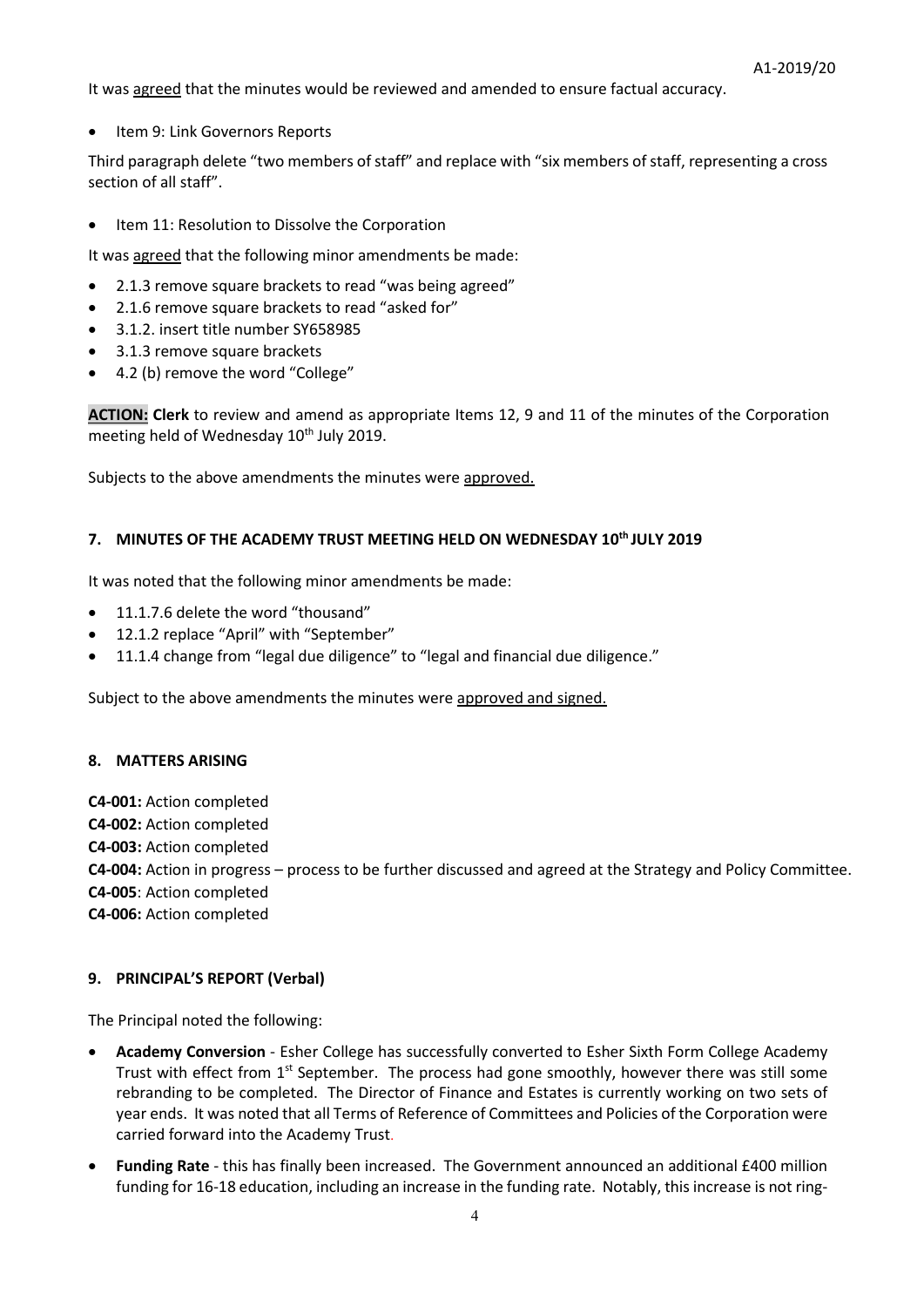fenced funding and Colleges will be able to determine how this is spent. The increase in funding will mean additional income of around £360k for the 2020/21 budget.

- **Teachers' Pension Scheme –** there has been a huge increase in employer contribution rates to the TPS. As an academy trust, the College is protected against this increase until at least March 2021.
- **Industrial Action –** members of the National Education Union had voted to undertake industrial action against the Secretary of State as part of a College by College ballot. Normal processes for managing industrial action will be undertaken to minimise impact to students.
- **CIF Project** will commence this October half-term. Trustees and Members were advised that they will not be able to access the rear car park from the main entrance once the project commences.
- **3G Pitch** Progress has been made with a bid to Elmbridge CC's CIL Fund towards the proposed installation of the 3G pitch at the College. The College is hopeful of a positive outcome. A planning application is currently being prepared and opportunities for further funding being explored. It was confirmed that floodlighting at the site could be carefully managed to ensure it is sensitive to the wider community.
- **Parent Trustees –** There have been two applications for the position of Parent Trustee. The closing date for votes is Friday 4<sup>th</sup> October 2019.
- **Ex-Student Governors –** The Principal was delighted to report that last year's Student Governors had achieved excellent exam results. The Trustees were pleased to hear this and extended their congratulations.

# **9.1 Enrolment**

The Principal reported that enrolment for 2019 had been very positive and had exceeded the budgeted target. There has been a 1.7% increase in take-up and there are indications that the marketing and promotion initiatives were paying off. He commended the marketing team in particular for their efforts. The positive student numbers have led to occasional physical pressure on resources, but this will be relieved by the new CIF build project.

### **9.2 Applications 2020**

The maximum capacity level needs to be considered when determining enrolment target figures for 2020. It was agreed that target student numbers should be kept at similar levels to this year. Applications for 2020 is the first year that guaranteed and open applications have been open at the same time, and there has been a surge in applications over the last weekend. The Principal expected that a ballot would be run as usual. The position will be monitored, and applications will be re-opened to the reserve list if required.

### **9.3 Review of Quality Improvement Plan**

The Deputy Principal reported that at this stage the majority of targets have been achieved. She noted the following:

- Target 5 the process for preparing the College for the new Inspection Framework is ongoing and departmental and cross-College SAR documentation and guidance has been written to reflect changes to the Ofsted criteria.
- Target 7 Exam results were discussed earlier in the meeting.
- Target 11 An update of vetting of events and external speakers is being carried out by the SLT and will be rolled out to all staff at the forthcoming Autumn INSET day.

### **9.4 New Staff**

The list of all new staff was included with the meeting's papers for information. Q, Is the College currently fully staffed? Yes.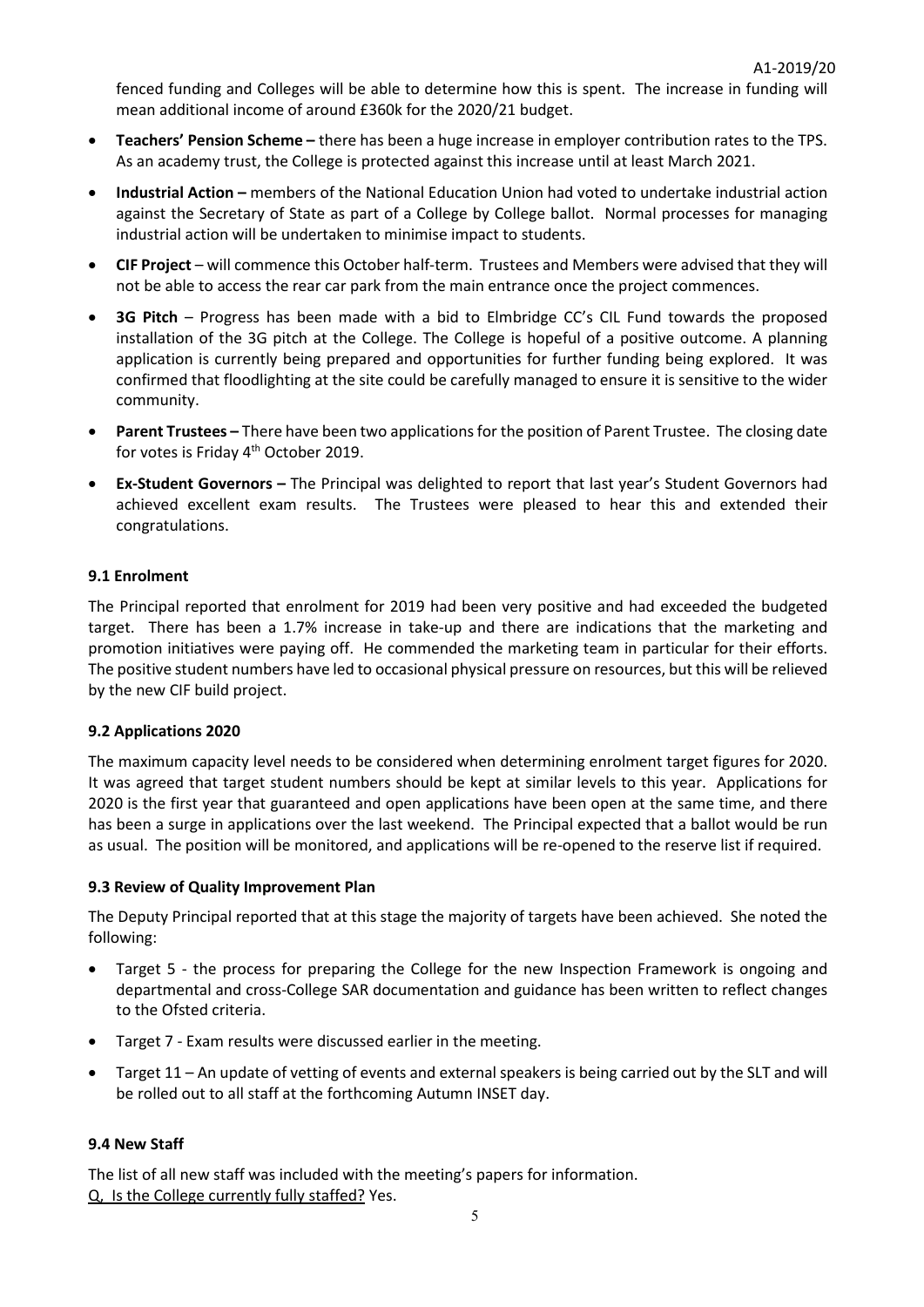# **10. GOVERNORS' SELF-ASSESSMENT REPORT**

It was agreed that the change of name from "Esher College" to "Esher Sixth Form College" should be included within section 2 – Overview of the Year (2018-2019). It was noted that the figure for the national statistic of Governors' meeting attendance for the wider college sector would be included in the report when this information was made available to the Clerk.

Subject to the above amendments, the Governors' Self-Assessment Report was approved.

**ACTION: Clerk** to include details of the name change of the College into section 2 and add the national statistic of Governors' meeting attendance (when made available) into section 4 of the Governors' SAR.

It was agreed that Members should be invited to the Trustees' training day in June 2020.

#### **11. ANY OTHER BUSINESS**

It was noted that it is possible to bid again on any previous bids which had not been awarded. It was questioned whether any such CIF bids are planned. It was confirmed that the Director of Finance and Estates is considering any future CIF bids, and this would be considered by the Finance and Estates Committee.

The Deputy Principal thanked those Trustees who have agreed to sit on the Joint Review Panels in October/November. There are still 3 places available, please contact the Deputy Principal if you able to join a panel.

### **12. DATE OF NEXT MEETING: Wednesday 11th December 2019**

*The meeting closed at 7.45 pm. Attendance was 60% (9 out of 15 Trustees)*

Signed………………………………………

Date………………………………………...